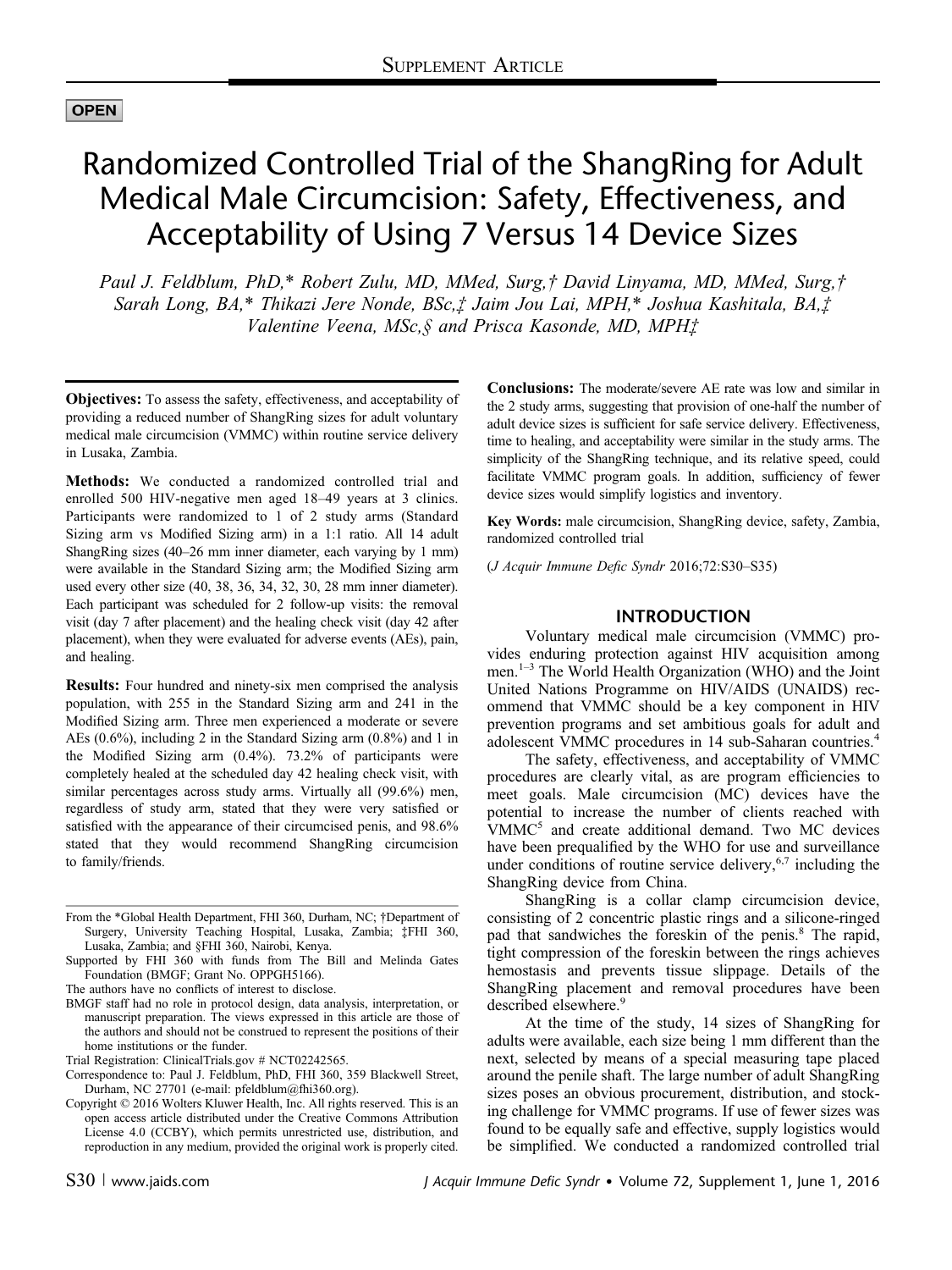(RCT) to assess the safety, effectiveness, and acceptability of having available every other ShangRing device size for adult VMMC. We aimed to provide an evidence base for policy decisions by officials considering integration of devices into national programs while seeking efficiencies that might be gained through simplified supply chains.

#### **METHODS**

#### Study Sites and Providers

The trial was conducted at 3 sites in Lusaka: the University Teaching Hospital (UTH) MC unit, Chilenje Clinic, and Chawama First Level District Hospital, all of which provide routine adult VMMC services. As with all VMMC methods, the ShangRing procedures were offered as part of the minimum package of HIV prevention services recommended by the Zambia Ministry of Health (MOH).

Providers, counselors, and health promoters at the clinics were trained on the ShangRing method, study procedures, completion of data collection forms, and postplacement, postremoval and HIV risk-reduction counseling.

# Inclusion/Exclusion Criteria

Inclusion criteria were the following:

- age 18–49 years;
- HIV-uninfected per same-day routine voluntary HIV testing at the clinic;
- uncircumcised on examination; and
- able to understand study procedures, agree to abide by them, voluntarily sign a written informed consent form, and provide full contact information including cell phone number.

Exclusion criteria were the following:

- active genital infection upon visual inspection;
- anatomic abnormality (eg, epispadias or hypospadias) that contraindicates ShangRing MC;
- penis is too big or small for available device sizes;
- takes a medication or has a self-reported medical condition that would be a contraindication for elective surgery;
- self-reported allergy or sensitivity to lidocaine or other local anesthesia; or
- cannot be circumcised on the same day as screening.

## Study Arms

We enrolled HIV-uninfected adult men seeking VMMC from October 2014 to July 2015. Participants were randomized to 1 of 2 study arms in a 1:1 ratio, using permuted blocks with randomly selected block sizes: the Standard Sizing arm, using the full array of 14 adult sizes (diameter of 26–40 mm varying by 1 mm each; the 27 mm device was unavailable); and the Modified Sizing arm, using only 7 adult sizes (diameter of 28– 40 mm varying by 2 mm each). Sealed, numbered, opaque, tamper-evident envelopes were prepared and shipped to the study sites. FHI 360 study staff were blinded to the randomization sequence until the data set was frozen.

Providers were trained to measure penis circumference at the coronal sulcus using the measuring strip shipped

with the devices. The exact millimeter measure was used for men in the Standard Sizing arm. In the Modified Sizing arm, we used the exact measurement if possible; if the measurement fell between 2 device sizes, the provider chose the smaller size.<sup>10</sup>

Each participant was scheduled for 2 follow-up study visits: the removal visit (day 7 after placement with an allowable window of day 5–9) and the healing check visit (day 42 after placement with an allowable window of day 40– 44) although they were encouraged to return at any time with a complication or concern. Participants who were not completely healed at the day 42 visit were scheduled for additional visits at weekly intervals until complete healing was confirmed.

# Study Objectives and Endpoints

The primary objective of the trial was to assess the safety of ShangRing MC procedures when providers chose among 7 adult sizes (Modified Sizing arm) versus the full range of 14 adult sizes (Standard Sizing arm) during routine service delivery. The primary endpoint was the percentage [and 95% confidence interval (CI)] of men with at least 1 moderate or severe adverse event (AE) in each study arm. Although mild AEs were recorded, they were not included in the analysis endpoint nor reported here. AEs were classified according to a widely used consensus guide<sup>11</sup> modified for MC devices and recorded at each visit on a dedicated case report form. We took digital penile photographs of AE cases, with separate consent of the participant. Photographs showed only the genital area, identified solely by the participant's study number and date of visit.

The secondary objectives of this research study were to:

- Assess the effectiveness of ShangRing procedures by measuring the percentage of men in each study arm who were successfully fitted and had a ShangRing placed;
- Determine the time to complete healing, generally at or after the healing check visit at day 42, with complete healing defined as no scab along the wound with dry and healthy appearance of the epithelium; and
- Evaluate the acceptability of ShangRing procedures among clients, including pain during and after the procedures on a scale of  $0-10$ ,<sup>12</sup> and days needed to return to normal activities.

## Statistical Considerations

For the primary safety endpoint, with 250 men in each study arm, we had 80% power to detect an absolute difference in the proportion of moderate/severe AEs of at least 8 percentage points, using 2-sided tests at the 0.05 significance level for events observed in no more than 4% of the Standard Sizing (comparison) arm. The study had power to detect only large between-group differences in overall AE percentages. The study had approximately 80% power to detect any rare individual AE with a true rate of 0.008 (0.8%) or greater in each arm.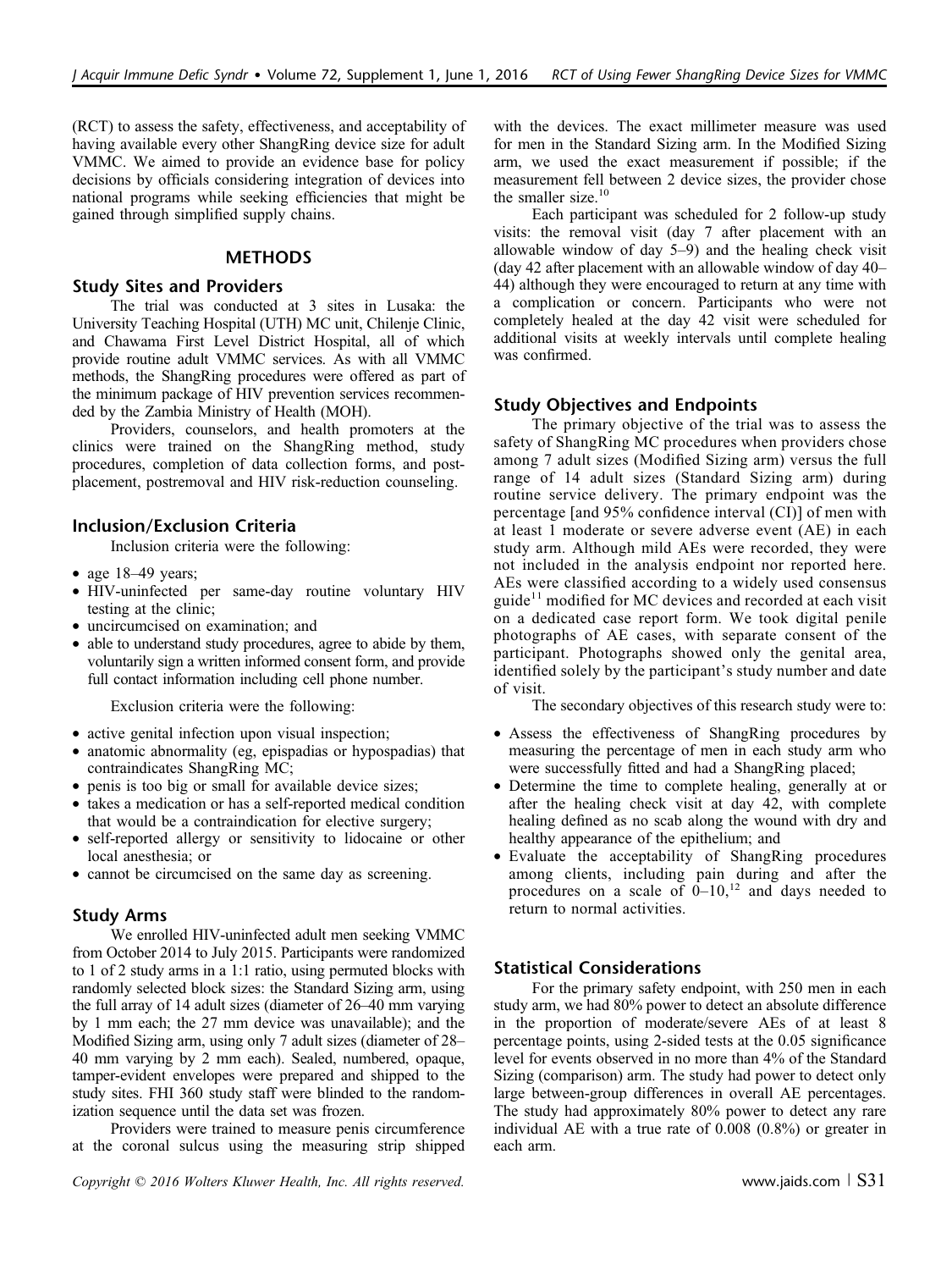The full "Analysis Population" included all participants who underwent study screening and formed the population for baseline characteristics and study disposition. The "RCT Population" included the subset of eligible participants randomized to the 2 study arms and is the primary population for comparisons between arms. We conducted as-treated analyses in the RCT Population (ie, defining analysis groups according to the device size actually received, regardless of assignment errors). Missing data were assumed to be missing at random and ignored.

We tabulated the frequency and percentage of men with moderate or severe AEs in each study arm and overall, both pooled across sites and separately within sites. We computed the percentage of men with at least 1 moderate or severe AE and the 95% CI around the percentage in each arm as well as overall. The difference in percentages between the 2 RCT study arms (and 95% CI around the difference) was calculated using the method of Newcombe<sup>13</sup> score with continuity correction.

We ascertained clinical features of the ShangRing procedures, particularly duration of device placement and removal procedures, and self-reported pain during the procedure, 30 minutes postprocedure, and during the 7-day wear period. Participant acceptability of the method, days to return to usual activities, and satisfaction with the postcircumcision cosmetic results were ascertained. We tabulated the percentage of men with complete healing at the scheduled day 42 follow-up visits.

#### Ethical Considerations

We obtained ethical committee review and approval for the trial and subsequent protocol amendments from the FHI 360 and University of Zambia IRBs.

#### RESULTS

#### Baseline Features of the Cohort

Five hundred men met prescreening criteria and were enrolled, including 198 at UTH (39.6%), 155 at Chilenje (31.0%), and 147 at Chawama (29.4%). Upon physical examination to confirm eligibility, no one was screened out because his penis was too big or too small for the available sizes. Two men (0.4%) were excluded because of anatomical abnormalities (1 hypospadias; 1 small foreskin), one man withdrew after consent and enrollment, and one man was excluded from the analysis because of a consent error, leaving  $N = 496$  men. Five men were randomly assigned to the Modified Sizing arm but erroneously received a size only available in the Standard Sizing arm; they were included in the Standard Sizing arm during analyses. A total of 255 men comprised the Standard Sizing study arm, and 241 men were included in the Modified Sizing arm.

The median age was 23.5 years [interquartile range (IQR) 20–29], was similar in the 2 study arms, and varied only slightly among the 3 clinics. The most prevalent ethnic group was Bemba, constituting 26.3% of the cohort overall (Table 1).

TABLE 1. Demographic Features of Enrolled Participants, RCT Population

|                                            | Study Arm                             |                                       |                              |  |  |
|--------------------------------------------|---------------------------------------|---------------------------------------|------------------------------|--|--|
|                                            | <b>Standard Sizing</b><br>$(N = 255)$ | <b>Modified Sizing</b><br>$(N = 241)$ | Total<br>$(N = 496)$<br>n(%) |  |  |
|                                            | n(%)                                  | n(%)                                  |                              |  |  |
| Age, yrs                                   |                                       |                                       |                              |  |  |
| $18 - 20$                                  | 75 (29.4)                             | 59 (24.5)                             | 134 (27.0)                   |  |  |
| $21 - 24$                                  | 65(25.5)                              | 78 (32.4)                             | 143 (28.8)                   |  |  |
| $25 - 30$                                  | 57 (22.4)                             | 61(25.3)                              | 118 (23.8)                   |  |  |
| $31+$                                      | 58 (22.7)                             | 43 (17.8)                             | 101(20.4)                    |  |  |
| Mean (SD)                                  | 25.8(7.3)                             | 25.5(6.5)                             | 25.7(6.9)                    |  |  |
| Median<br><i>(interquartile)</i><br>range) | $23.0(20-30)$                         | $24.0(21-29)$                         | $23.5(20-29)$                |  |  |
| Range<br>$(min-max)$                       | $18 - 46$                             | $18 - 45$                             | $18 - 46$                    |  |  |
| Total                                      | 255                                   | 241                                   | 496                          |  |  |
| Ethnic group                               |                                       |                                       |                              |  |  |
| <b>Bemba</b>                               | 69 (27.1)                             | 61(25.4)                              | 130 (26.3)                   |  |  |
| Nyanja                                     | 14(5.5)                               | 18(7.5)                               | 32(6.5)                      |  |  |
| Tonga                                      | 36(14.1)                              | 38(15.8)                              | 74 (14.9)                    |  |  |
| Other, specify                             | 136(53.3)                             | 123 (51.3)                            | 259 (52.3)                   |  |  |
| Missing                                    | 0                                     | 1(0.4)                                | 1(0.2)                       |  |  |
| Total                                      | 255                                   | 241                                   | 496                          |  |  |

## Features of the Circumcision Procedures

The majority of the ShangRing procedures in both study arms was performed by nurses (92% in the Standard Sizing arm and 88% in the Modified Sizing arm). The median duration of placement was 8 minutes (IQR 6–10) in both study arms. One problem during placement was reported in each study arm, but neither event led to an AE. In the Standard Sizing arm, 5 of the 14 device sizes were each used for more than 10% of procedures (32–36 mm inner diameter). Median postoperative pain queried approximately 30 minutes after placement was 1 on a scale of 0-to-10 in both study arms.

The median duration of removal was 5 minutes in both study arms. Median removal pain was 3 in both study arms on the same 0-to-10 pain scale, falling to a median of 1 in both study arms immediately after removal.

#### Adverse Events

Overall 3 men (0.6% of participants) experienced a moderate or severe AE (0.8% in the Standard Sizing arm and 0.4% in the Modified Sizing arm; Table 2). There were no statistically significant nor clinically meaningful differences in the overall AE rate, or the rates of specific types of AEs, between the 2 study arms.

Two participants in the Standard Sizing arm had reportable moderate/severe AEs. The first had severe bleeding at day 12, 5 days after device removal. That event was designated a Serious AE (SAE) because it required suturing on 2 occasions before the bleeding could be stopped. Further tests of the man revealed a clotting disorder. The second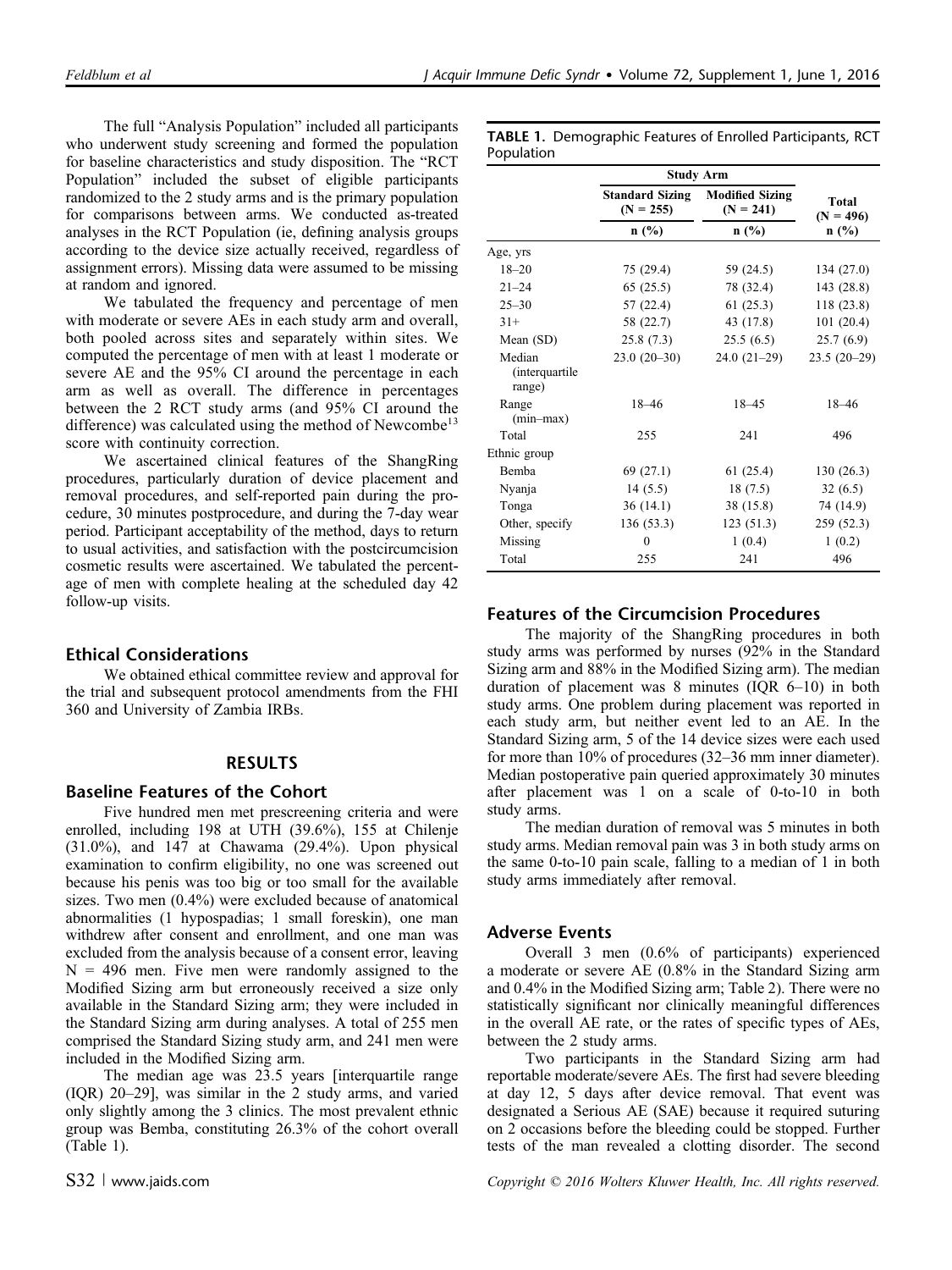| Type of AE and<br><b>Maximum</b><br><b>Severity</b> | <b>Study Arm</b>              |            |                   |                       |                             |              |                   |                       |               |                |                   |                       |                                    |
|-----------------------------------------------------|-------------------------------|------------|-------------------|-----------------------|-----------------------------|--------------|-------------------|-----------------------|---------------|----------------|-------------------|-----------------------|------------------------------------|
|                                                     | Standard Sizing ( $N = 255$ ) |            |                   |                       | Modified Sizing $(N = 241)$ |              |                   | Total $(N = 496)$     |               |                |                   | Difference in         |                                    |
|                                                     | No.<br>Events                 | No.<br>Men | Percent<br>of Men | Exact<br>95% CI       | No.<br>Events Men           | No.          | Percent<br>of Men | Exact<br>95% CI       | No.<br>Events | No.<br>Men     | Percent<br>of Men | Exact<br>95% CI       | Percentages<br>$(95\% \text{ CI})$ |
| Severe                                              |                               |            |                   |                       |                             |              |                   |                       |               |                |                   |                       |                                    |
| Excessive<br>bleeding                               |                               |            | 0.4               | $0.0 \text{ to } 2.2$ | $\mathbf{0}$                | $\mathbf{0}$ | 0.0               | $0.0 \text{ to } 1.5$ |               |                | 0.2               | $0.0 \text{ to } 1.1$ | $0.4$ (-1.6 to 2.5)                |
| Moderate                                            |                               |            |                   |                       |                             |              |                   |                       |               |                |                   |                       |                                    |
| Infection                                           |                               |            | 0.4               | $0.0 \text{ to } 2.2$ | $\theta$                    | $\mathbf{0}$ | 0.0               | $0.0 \text{ to } 1.5$ |               |                | 0.2               | $0.0 \text{ to } 1.1$ | $0.4$ (-1.6 to 2.5)                |
| Insufficient<br>skin<br>removed                     |                               |            | 0.4               | $0.0 \text{ to } 2.2$ |                             |              | 0.4               | $0.0 \text{ to } 2.3$ | 2             | $\overline{c}$ | 0.4               | $0.1 \text{ to } 1.5$ | $-0.02$ (-2.3 to 2.1)              |
| Edema                                               |                               |            | 0.4               | $0.0 \text{ to } 2.2$ | $\Omega$                    | $\mathbf{0}$ | 0.0               | $0.0 \text{ to } 1.5$ |               |                | 0.2               | $0.0 \text{ to } 1.1$ | $0.4$ (-1.6 to 2.5)                |
| Total                                               | $\overline{4}$                | $2*$       | 0.8               | $0.1$ to $2.8$        |                             |              | 0.4               | $0.0 \text{ to } 2.3$ | 5             | $3*$           | 0.6               | $0.1 \text{ to } 1.8$ | $0.4$ (-2.0 to 2.7)                |

TABLE 2. Moderate and Severe Adverse Events Related to ShangRing Circumcision, RCT Population

participant had a moderate infection and moderate swelling at day 9 when the device was removed. At the day 42 healing check visit, he was also deemed to have moderate insufficient skin removal. The one participant in the Modified Sizing arm with a reportable AE had moderate insufficient skin removal diagnosed at the healing check visit. Neither participant with insufficient skin removal had decided on surgical completion of circumcision by the time of study exit.

#### Study Status and Time to Healing

All participants who had a ShangRing placed returned for removal. Four hundred and eighty four participants (97.6%) were deemed completely healed at healing check visits although about a quarter of all healing check visits were after the scheduled day 40–44 visit window. Overall, 73.2% of all participants were completely healed at the day 42 healing check visit as scheduled (75.7% in the Standard Sizing arm and 70.5% in the Modified Sizing arm); 24.4% of all participants completed the study and were confirmed fully healed at a visit later than the scheduled day 42 visit (45 days or more after circumcision: 22.0% in the Standard Sizing arm and 27.0% in the Modified Sizing arm). Twelve men (2.4%) discontinued the study or were lost during follow-up before healing could be confirmed.

#### Acceptability Parameters

Virtually all (99.6%) of the men stated that they were very satisfied or satisfied with the appearance of their circumcised penis, and 98.6% stated they would recommend ShangRing circumcision to a friend or family member. Of the many possible reasons for liking the procedure listed on our interview form, 5 reasons were each cited by more than 40% of participants in both study arms: quick procedure time; no stitches; less pain than expected; satisfactory cosmetic result; and improved personal hygiene. The form had the same number of possible reasons to dislike the procedure, and one reason was cited by 25% of participants in both study arms: pain or discomfort with erection during the 7-day device wear period. However, half of participants overall (52.5%) did not report a single reason to dislike the procedure. Frequencies of these acceptability factors differed little between the study arms.

Participants were queried about how much the pain interfered with walking, sleep, and work. Such interference was deemed mild on average by men in both study arms and tended to diminish during the 7 days of device wear. More than 80% of men in each study arm returned to normal activities within 2 days of the circumcision procedure. Maximum pain during erection at any time during device wearing was moderate in both study arms: median 4 on the scale of 0-to-10.

#### **DISCUSSION**

Our trial conducted in Lusaka, Zambia, observed few moderate/severe AEs. The AE rate was low and equivalent in the 2 study arms, and healing times were comparable, indicating that provision of one-half the number of adult device sizes is sufficient for safe service delivery of the ShangRing.

The benefit of proper ShangRing device sizing for circumcision safety and comfort seems obvious. But in practice, the penile measurement process is imprecise and somewhat subjective. On the one hand, the measuring tape can be squeezed slightly, thereby diminishing the reading; on the other hand, slight tumescence during measurement can increase circumference. And men can measure in between the available device sizes. A small RCT  $(N = 74)$  in China enrolled men with penile measurements between the available device sizes and assigned half to receive the next smaller device size and half to receive the next larger size.<sup>10</sup> Selection of the smaller size resulted in less mean blood loss and edema, quicker removal times, and faster healing. Smaller rings made eversion of the foreskin easier, and dorsal slits were necessary to allow foreskin eversion in more men in the larger ring size study arm. The size of the trial resulted in low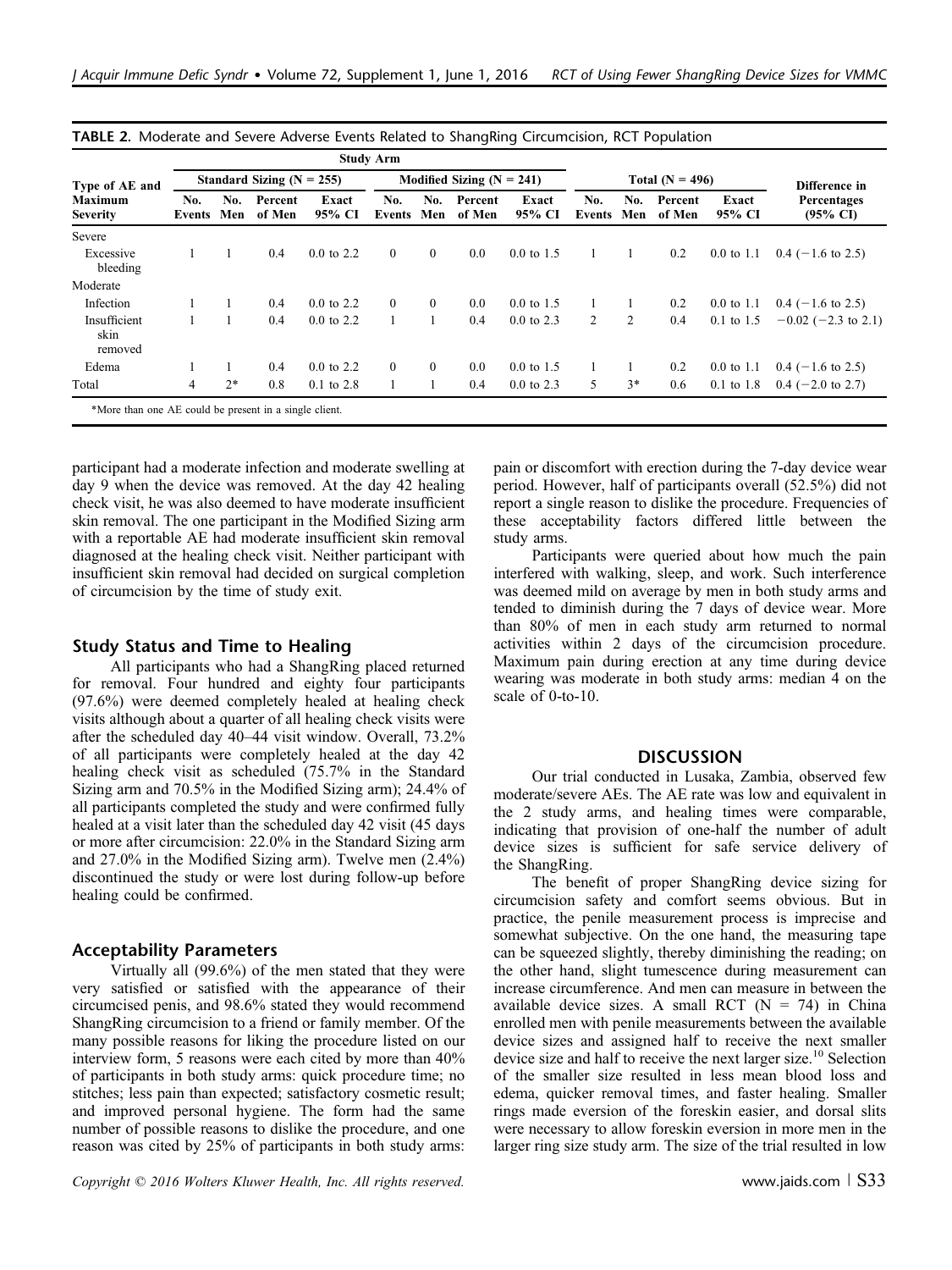power to detect differences in these study outcomes, however. The current larger trial showed that availability of half the adult device sizes did not reduce safety, effectiveness, or acceptability.

Our results agree with other ShangRing data from African settings. Three other large ShangRing clinical studies have been conducted in Zambia, Kenya and Uganda,<sup>9</sup> in which moderate/severe AE rates were 7.6%, 1.0%, and 1.6%. The concerning 7.6% figure emerged in the initial RCT of the device compared with conventional surgical circumcision in Kenya and Zambia; the AE rate in the surgery study arm was also unusually high in that trial  $(5.0\%)$ .<sup>14</sup> A subsequent larger field study in the same 2 countries observed a much lower AE rate of 1.6%.<sup>15</sup> Short-term outcomes of ShangRing circumcision compare favorably with conventional surgical procedures,<sup>16</sup> and 2 studies with longer-term follow-up of men circumcised with the ShangRing device found few complications  $2-3$  years after the procedures.<sup>17,18</sup>

Only 2 of 500 men enrolled in this trial were found to be unsuitable for the ShangRing, an effectiveness rate of 99.6% (screen-out rate 0.4%). The ShangRing procedure could not be completed for 1 of 200 men in the earlier RCT (0.5%); 4 of 508 men in the Uganda study (0.8%); and 5 of 1211 men in the field study in Kenya and Zambia  $(0.4\%)$ . Thus far, it seems that only a small percentage of men will be anatomically unsuitable for the ShangRing procedure.

When queried about various aspects of circumcision procedure acceptability, trial participants revealed very favorable opinions about the ShangRing. In these dimensions, our study participants resembled those in previous ShangRing studies in Africa.<sup>9</sup> One might expect differences between the study arms in self-reported pain and discomfort during device wear, but the pain score distributions were quite similar across arms immediately postplacement, during device wear, and at removal.

One strength of clinical research on the ShangRing is that under current guidelines, men are required to return for device removal at 7 days after circumcision. All participants in this study complied, so that it is unlikely that we failed to ascertain early AEs (within 7 days) and doubtful that our observed AE rate, the primary study endpoint, was biased downward.<sup>19</sup>

A weakness of this study is that almost one quarter of our study participants completed their healing check visits after the scheduled visit window of 40–44 days, biasing the measurement of healing times. We know that the percentage completely healed was at least 75% in the Standard Sizing arm and 70% in the Modified Sizing arm, both of which are lower than what is typically observed following surgical circumcision.<sup>20</sup> The trial reaffirms healing times  $1-2$  weeks longer after device circumcisions than surgical procedures.<sup>8</sup>

The clinical profile of the ShangRing device for adult VMMC in sub-Saharan Africa continues to be favorable and is not affected by an approach that uses fewer device sizes. In addition to this study, other operational research on ShangRing is underway. A modification of the ShangRing circumcision procedure, termed the "no-flip" technique because it omits the foreskin eversion step, makes it even simpler to learn and apply in programs. $^{21}$  A study of the safety of this technique and the acceptability of topical anesthesia for it is underway in Kenya (Barone M, personal communication). If VMMC demand can be increased by means of community-based interventions, $22$ the ease with which different cadres of providers can learn to safely and effectively apply the ShangRing technique, its relative speed, and the high acceptability consistently reported across studies could facilitate achievement of program goals for male circumcision.

#### ACKNOWLEDGMENTS

The authors thank the study participants for their willingness to engage in this research activity. The authors also thank the Zambian Ministries of Health and of Community Development and Maternal and Child Health, the University of Zambia ethical review committee, and the Zambia Medicines Regulatory Authority for their oversight of the trial. We are grateful for the stalwart efforts of our research assistants, Kelvin Chirwa and Kunda Kapanda; the male circumcision providers: Charles Nguluwe, Phyllis Mahonko, Getrude Lwanga Bwalya, Janety Kapungu, Mebby Zimba Mboyonga, and Humphrey Mwango Mutale; and the other clinical and community staff at the study clinics. Finally, the authors thank colleagues at FHI 360 in North Carolina and Zambia who provided data management, regulatory, medical, and budget support.

#### REFERENCES

- 1. Gray R, Kigozi G, Kong X, et al. The effectiveness of male circumcision for HIV prevention and effects on risk behaviors in a post-trial follow up study in Rakai, Uganda. AIDS. 2012;26:609–615.
- 2. Mehta SD, Moses S, Agot K, et al. The long-term efficacy of medical male circumcision against HIV acquisition. AIDS. 2013;27:2899– 2907.
- 3. Auvert B, Taljaard D, Rech D, et al. Association of the ANRS-12126 male circumcision project with HIV levels among men in a South African township: evaluation of effectiveness using cross-sectional surveys. Plos Med. 2013;10:e1001509.
- 4. World Health Organization and UNAIDS. New Data on Male Circumcision and HIV Prevention: Policy and Programme Implications. Conclusions and Recommendations of the WHO/UNAIDS Technical Consultation on Male Circumcision and HIV Prevention. Geneva, Switzerland: WHO; 2007. Available at: [http://www.who.int/hiv/](http://www.who.int/hiv/mediacentre/MCrecommendations_en.pdf) [mediacentre/MCrecommendations\\_en.pdf.](http://www.who.int/hiv/mediacentre/MCrecommendations_en.pdf) Accessed January 26, 2016.
- 5. Samuelson J, Baggaley R, Hirnschall G. Innovative device methods for adult medical male circumcision for HIV prevention: lessons from research. J Acquir Immune Defic Syndr. 2013;64:127–129.
- 6. World Health Organization. WHO Prequalification of Male Circumcision Devices Public Report. Product: PrePex; Number: PQMC 0001-001-00. Geneva, Switzerland: WHO; 2013.
- 7. World Health Organization. WHO Prequalification of Male Circumcision Devices Public Report. Product: ShangRing; Number: PQMC 0003-003- 00. Geneva, Switzerland: WHO; 2015.
- 8. World Health Organization. Guideline on the Use of Devices for Adult Male Circumcision for HIV Prevention. Geneva, Switzerland: WHO; 2013.
- 9. Barone MA, Li PS, Awori QD, et al. Clinical trials using the Shang Ring device for male circumcision in Africa: a review. Transl Androl Urol. 2014;3:113–124.
- 10. Cheng Y, Wu K, Yan Z, et al. How to choose appropriate ring size for ShangRing male circumcision. J Acquir Immune Defic Syndr. 2012;61: 606–609.
- 11. Rech D, Dickson K, Samkange C, et al. Adverse Event Action Guide for Male Circumcision. Washington, DC: PSI and WHO; 2011.

S34 <sup>|</sup> www.jaids.com Copyright © 2016 Wolters Kluwer Health, Inc. All rights reserved.